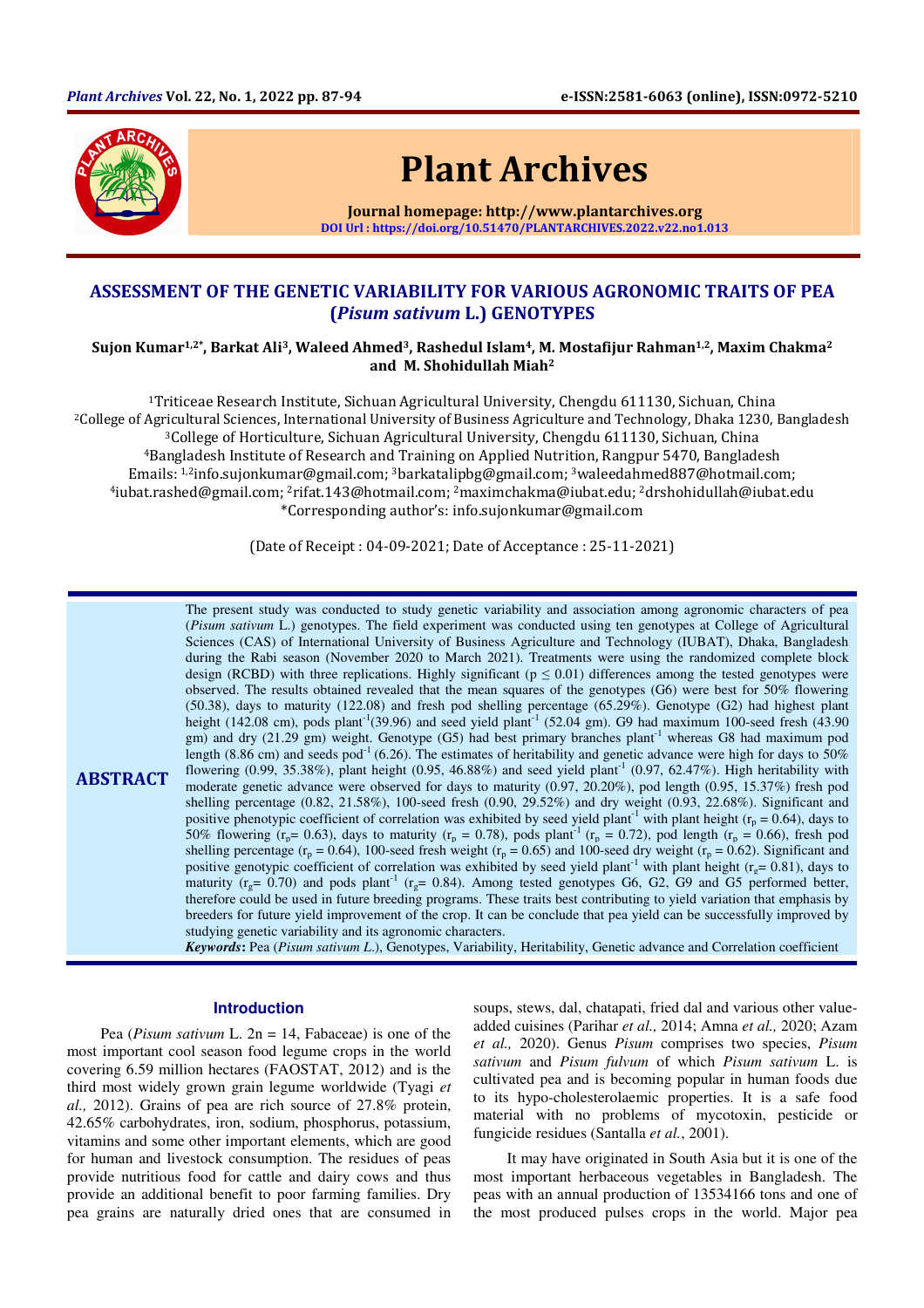producing countries include Canada, the Russian Federation, China, Ukraine, India, USA, France, Australia, Ethiopia and Germany (FAOSTAT, 2018). In Bangladesh, the annual production of pea is around 14550 mt from an area of 11753 ha with productivity level of 1240 kg/ha (Anonymous, 2020). Genetic variability has been considered as an important factor that is also essential prerequisite for crop improvement program for obtaining high yielding progenies (Tiwari and Lavanya, 2012). The evaluation of genetic variability is important to know the source of genes for a particular trait within the available germplasm (Chakraborty and Haque, 2000; Bhardwaj and Kohli, 1999). There was no common criterion for selection of genotypes based on specific objectives among the plant materials.

The most important tasks for pea breeding the development of high yielding varieties with stable productivity with high output of seeds from the total biological yield (relatively high seed production the harvest index). Also sufficiently good resistance to diseases and unfavorable environmental conditions (drought, heat, high salt content in the soil) with different maturing types with high rate of organic matter accumulation during the initial phases of growth, sufficiently high intensity of photosynthesis, increases in protein content, essential amino acids and favorable rations (Gritton, 1986; Abdou *et al.,* 1999; Tiwari *et al.,* 2001). For all of these, genetic variability is very important to select suitable types among the segregating populations. It is necessary to partition the observed variability into its heritable and non-heritable components with the help of suitable genetic parameter such as genotypic coefficient of variation (GCV), heritability estimates and genetic advance etc. (Johnson *et al.,* 1955; Hanson *et al.,* 1956).

Genetic diversity has been considered as an important factor that essential prerequisite in the crop improvement program for obtaining high yielding progenies. Evaluation of genetic diversity is important to know the source of genes for a particular trait within the available germplasm. Moreover, genetic diversity among the segregating population helps select suitable types for commercial utilization (Pandey, 2009). Presence of high variability in the pea provides much more scope for its improvement. A great diversity is present in pea that may be used to develop new high yielding varieties (Georgieva *et al.,* 2016). A great proportion of variability has been observed in different agronomic characters of pea (Pallavi and Pandey, 2013). Local and exotic germplasm can be used in hybridization program for pea improvement (Javaid *et al.,* 2002).

For an effective breeding program of pea, it is necessary to know the importance and association of various components for genetic improvement to develop desired high yielding pea genotypes. Yield improvement cannot be solely achieved through direct selection because yield is a trait that depends on various yield-contributing characters (Kumar *et al.,* 2019). Correlation studies provide an opportunity to study the magnitude and direction of association of one character with another. The nature and magnitude of correlation coefficient helps breeders to determine the selection criteria for progress of various characters with yield. Pea yield could be enhanced by an understanding the interrelationship of yield and other traits at both phenotypic and genotypic levels for the initiation of effective breeding program (Ahmad *et al*., 2014). Unfavorable association

between yield and its contributing components for the selection of desired attributes may result genetic slippage, and reduce the genetic advance and yield. The selection of highly heritable and positively correlated characters would be more effective. Pea productivity is too low to fulfill the required demand and this may be mainly due to the lack of high yielding varieties and resistance to biotic and abiotic stress (Kumar *et al.,* 2015). To meet the present demand, there is an essential germplasm evaluation for the genetic improvement of pea to develop desired high yielding genotypes. Thus, the present study was conducted to identify higher genotypes based on genetic variability and association between agronomic traits for further different breeding programs in the development of high yielding field pea varieties.

### **Materials and Methods**

The field experiment was conducted at the experimental field of College of Agricultural Sciences (CAS) of International University of Business Agriculture and Technology (IUBAT), Dhaka 1230, Bangladesh during the Rabi season (November 2020 to March 2021). Ten genotypes of pea were studied to measure the variability, heritability, genetic advance and correlation coefficient among the genotypes Algera (G1), Bohatýr (G2), Zekon (G3), Alan (G4), Olivín (G5), Kamelot (G6), Primus (G7), Canis (G8), Tyrkys (G9) and Polaris (G10) in Table 1. Geographically, the experimental field is situated at the altitude of 12.9m above mean sea level (23° 52' 25'' N - 90° 23' 47'' E). The experiment was carried out in the Agro ecological region of "Madhupur Tract" (AEZ No. 28, Bangladesh). The land was clay loam in texture and olive gray with common fine to medium distinct dark yellowish brown mottles. The pH range is 5.40– 5.67 and organic carbon content is 0.82%.

The seeds were sown in the field and seedlings were emerged five to twelve days after seed sowing. The experiment was conducted using the Randomized Complete Block Design (RCBD) with three replications. The unit plot size was 50 m  $\times$  4 m with a row-to-row distance of 60 cm and a plant-to-plant distance of 30 cm. The unit plots were fertilized with cow dung (10 t) and recommended dose of inorganic fertilizers (Urea 45 kg, TSP 62.5 kg and MP 50 kg ha<sup>-1</sup>), respectively. The entire cow dung, TSP, MP and half of the urea were applied at the time of final land preparation. The remaining half of urea was applied as top dressing in two segments. First top dressing was done at 21 days after and second at 42 days after sowing.

After eliminating the border plants, observations were recorded on ten randomly chosen plants for 11 quantitative traits. Days to 50% flowering (DTFF), Plant height (PH), Primary branches per plant (PBPP), Days to maturity (DTM), Pods per plant (PPP), Pod length (PL), Fresh pod shelling percentage (FPS%), 100-seed fresh weight (HSFW), 100 seed dry weight (HSDW), Seeds per pod (SPP), and Seed yield per plant (SYPP). The mean, range and standard deviation  $(\sigma_x)$  for each character have been calculated and analysis of variance for each of the character was performed. The mean square (MS) at error and phenotypic variances were estimated as per Johnson *et al.* (1955). Genotypic and phenotypic co-efficient of variation was calculated by the formula suggested by Burton (1952). Broad sense heritability was estimated (defined by Lush, 1949) by the following formula, suggested by Hanson *et al.* (1956) and Johnson *et*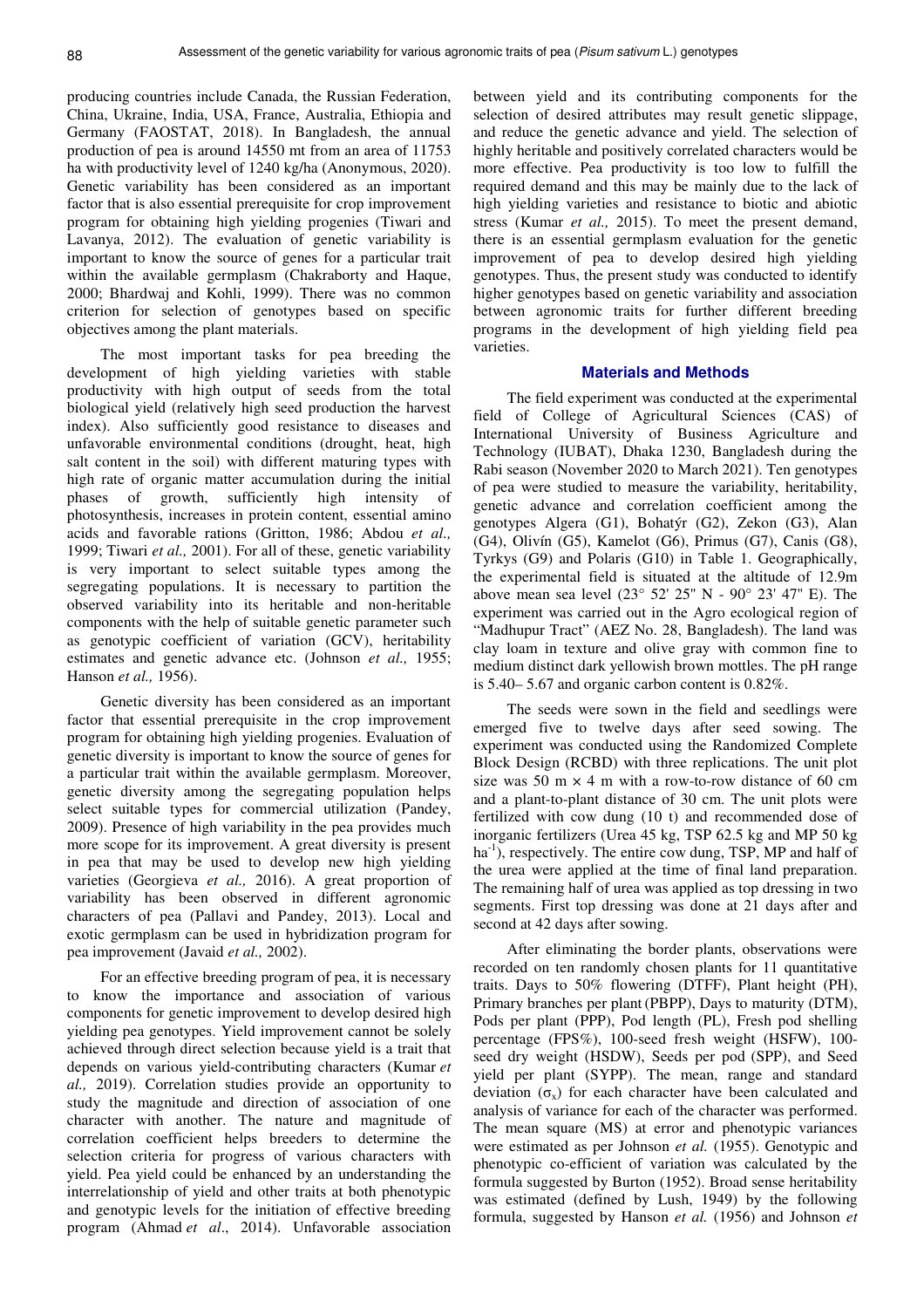*al.* (1955). The expected genetic advance for different characters under selection was estimated using the formula suggested by Lush (1949) and Johnson *et al.* (1955). Genotypic and phenotypic correlation coefficients were measured with the formula suggested by Johnson *et al.* (1955) and later on adopted Hanson *et al.* (1956). Correlation coefficient was further partitioned into components of direct and indirect effects by path coefficient analysis originally developed by Wright (1921) and later described by Dewey and Lu (1959), Singh and Choudhary (2006).

#### **Result and Discussion**

The mean values of various genotypes have also shown a wide range of variability for various characters, which were studied in the present investigation (Table 2). The range record for Day to 50% flowering (50.38 to 92.17), Plant height (63.33 to 136.13), Primary branches per plant (2.63 to 4.00), Days to maturity (122.00 to 180.25), Pods per plant (21.13 to 40.00), Pod length (6.85 to 8.84), Fresh pod shelling percentage (42.39% to 65.23%), 100-seed fresh weight (24.23 to 44.81), 100-seed dry weight (13.63 to 21.30), Seeds per pod (4.13 to 6.13), and Seed yield per plant (15.07 to 48.22). Similar results were also observed by Georgieva *et al.* (2016), Gudadinni *et al.* (2017), and Kumar *et al.* (2019).

#### **Analysis of variance**

An analysis of variance for randomized complete block design accommodating ten genotypes in three replications carried out for each of the eleven characters. The mean sum squares due to replications, genotypes, and errors for all the characters are presented in Table 3. Analysis of variance indicated that genotypic mean squares were highly significant  $(p<0.01)$  differences for all majorities of the traits. The variation due to replication was non-significant for all the characters under study, while seeds per pod had significant (p<0.05) difference among genotypes. These results indicate that the presence of variability among the genotypes that used for effective selection or crop improvement. The results reported by Fikreselassie (2012) and Singh *et al.* (2017) were also recorded similar observations in their study. The variation due to genotypes was highly significant for all majorities of the traits. This indicated the presence of sufficient genetic variability for the traits in order to select various genotypes for effective breeding programs.

#### **Mean performance of genotypes**

The average performance of the pea genotypes in the ten peas revealed significant differences for all traits. The Days to 50% flowering ranged from 50.38 (G6) to 92.17 days (G3) with an overall mean of 66.93 days (Table 2) and (Figure 1). Early flowering in pea results in early maturity therefore early flowering is desirable while breeding for early maturity. Possible factors of early flowering and maturation in certain species indicate their adaptability to a particular environment, better and more efficient use of nutrients in relatively hostile environments may lead to early completion of plant stages and relatively early reproductive stage (Ishtiaq, 1996). Comparison of genotypes the Plant height 63.33cm (G4) to 136.13cm (G2) with the mean value of 81.87cm (Table 2). Our results showed the existence of significant variation for plant height among the tested

genotypes. As the height of plants varies between different species, it can be said that height is a genetic trait. Similar results have been published in previous work by Hussain *et al.* (2005), and Bozoglu *et al.* (2007). Primary branches per plant 2.63 (G1) to 4.00 (G8) with an overall mean of 3.44 branches. Days to maturity mean values among pea genotypes 122.00 days (G6) to 180.25 days (G8) with a mean value of 143.06 days (Table 2). On overall basis data for Pods per plant 21.13 (G1) to 40.00 (G2) with an overall mean of 29.86, Pod length among genotypes varied between 6.85 cm to 8.84 cm with the overall mean of 7.38 cm, Fresh pod shelling percentage ranged from 42.39% (G10) to 65.23% (G3) with the mean value of 54.39% (Table 2). The current results indicated the significant differences in genotypes for 100-seed fresh weight 24.23g to 44.81g with the mean value of 32.51g and lowest observed in G1 and highest G9 genotypes. Also, found the highest and lowest 100-seed dry weight 21.30g (G9) and 13.63g (G7) with the overall mean of 16.23g. In the existing investigation mean values for seeds pod<sup>-1</sup> ranged from 4.13 (G8) to 6.13 (G6) with the mean value of 5.06 observed in genotypes. Mean values for seed yield plant<sup>-1</sup> ranged from  $15.07g$  (G6) to  $48.22g$  (G2) with the grand mean of 30.14 g (Table 2). Our results showed the existence of significant variation among the tested genotypes. Similar results were previously published in peas by Ahmad *et al.* (2014), Jaiswal *et al.* (2015), and Gudadinni *et al.* (2017).

#### **Genotypic Variations**

The genetic variability present in the genotypes provides the raw material of any plant breeding program based on which selection works to develop superior genotypes. Thus, the greater amount of variation for character in breeding materials, the greater the chance of its improvement through selection.

The genotypic variance  $(V<sub>g</sub>)$ , environmental variance  $(V_e)$ , heritability (h<sup>2(bs)</sup>), and genetic advance (%) for all the characters of genotypes studied in the present investigation (Table 3), was greater than the genotypic variance  $(V<sub>g</sub>)$ , of the variant, indicating variability presented in the genetic material, which was not only due to genotypic effects but also due to environmental influences. Iqbal *et al.* (2015), Gudadini *et al.* (2017), Pandey *et al.* (2015), Barcchiya *et al.* (2018), Katoch *et al.* (2016), Bashir *et al.* (2014), and Meena *et al.* (2017), was observed that relative magnitude of phenotypic coefficients of variation was higher than genotypic coefficients of variation for all the characters under study indicating environmental influence on the traits. In the present study, highest  $V_g$  and  $V_e$  were observed for days to plant height and days to maturity. It indicates the existence of broad genetic base, which would be amenable for further selection. Similar searches have been previously reported by Pandey *et al.* (2015), Saxesena *et al.* (2014), Gudadini *et al.* (2017), Kumar *et al.* (2015), and Katoch *et al.* (2016). Medium  $V_g$  and  $V_e$  days to 50% flowering and seed yield per plant were observed. This implied the equal importance of additive and non-additive gene action in these characters.

These results are consistent with previous reports from Barcchiya *et al.* (2018), Gudadini *et al.* (2017) and Thakur *et al.* (2016). Low  $V_g$  and  $V_e$  were observed for a days to mature. Similar results were obtained by Georgieva *et al.* (2016), Katoch *et al.* (2016), Thakur *et al*. (2016), and Barcchiya *et al.* (2018). High genetic advance only occurs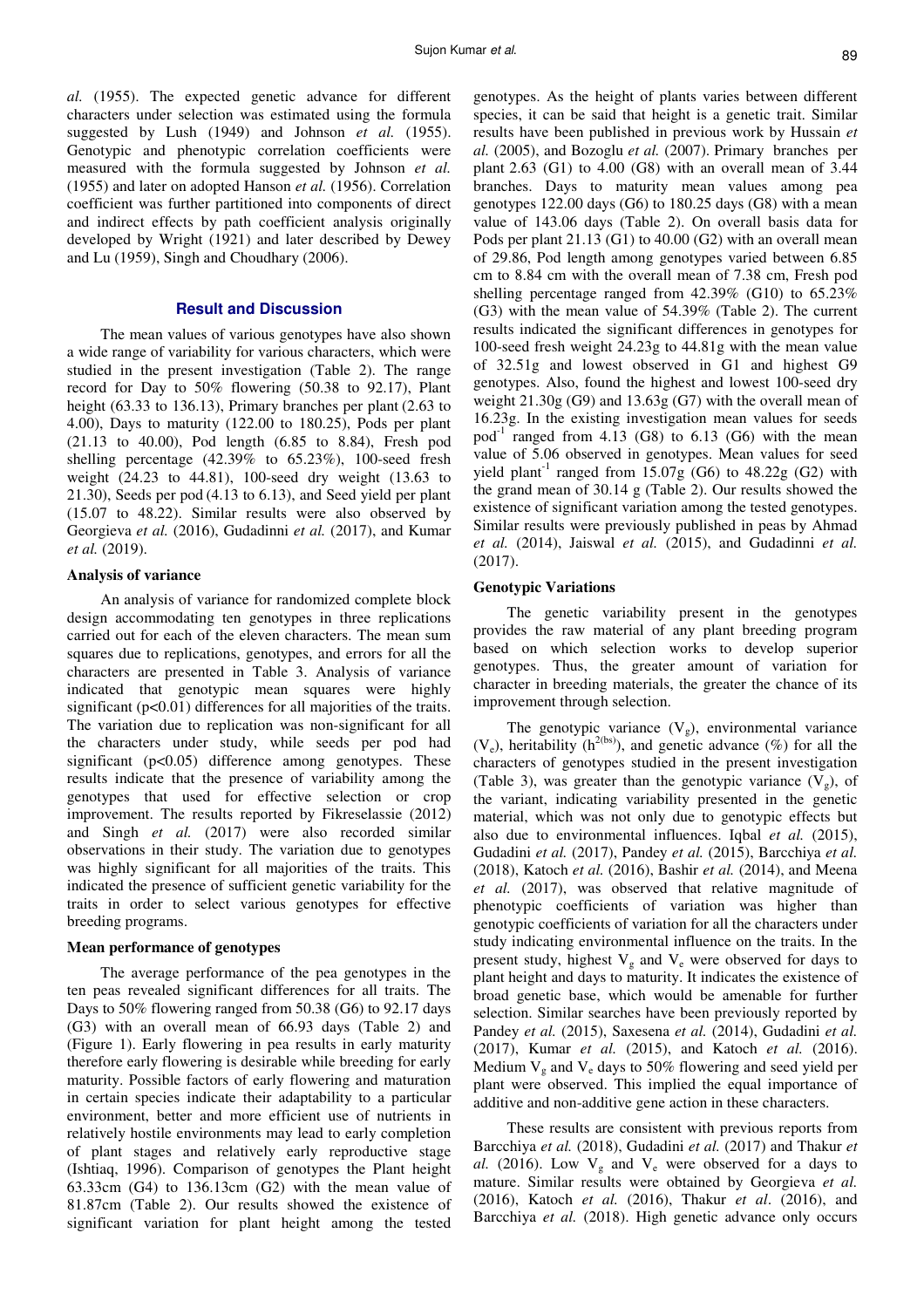due to additive gene action Panse and Sukhatme (1967). Thus, the heritability combined with genetic advance will be more effective than the heritability alone. Very high estimates of heritability with high values of genetic advance by over percent mean were observed for all traits except maturity days that these characters are largely controlled by additive gene action, which indicates that improvement in these characters is possible through mass selection and progeny selection. These results are in accordance with the findings of Pandey *et al.* (2015), Gudadini *et al.* (2017), Georgieva *et al.* (2016), and Thakur *et al.* (2016). Seed yield per plant, plant height and days to maturity exhibited high degree of additive components like high estimates of heritability coupled with high genetic advance and presence of high  $(V_g)$  and  $(V_e)$ , it indicates in peas genetic improvement can be achieve through selection by using the existing genotypes for above characters.

#### **Correlation coefficients**

Estimates of Pearson's correlation coefficient among the ten characters of the pea genotypes are presented in Table 4 and Figure 1(D). Significantly positive genotypic relationship was observed for seed yield plant<sup>-1</sup> with days to 50% flowering ( $r<sub>g</sub>$  = 0.587), plant height ( $r<sub>g</sub>$  = 0.807), days to maturity (r= 0.696) pods plant<sup>-1</sup> (r<sub>g</sub>= 0.842), pod length (r<sub>g</sub>= 0.413), fresh pod shelling percentage ( $r<sub>g</sub>$  = 0.523) and 100seed dry weight ( $r_p$ = 0.517). Negative genotypic relationship was exhibited by seed yield plant<sup>-1</sup> and primary branches plant<sup>-1</sup> ( $r_g$  = -0.097). Rest of the traits showed non-significant genotypic association with seed yield plant<sup>-1</sup> (Table 4). Positive association between yield and pods per plant was also reported earlier by Tyagi and Shrivastava (2002), Sharma *et al*. (2003), and Patel *et al.* (2006).

Days to 50% flowering significant and positive phenotypic correlation with days to maturity ( $r_p$ = 0.630<sup>\*\*</sup>), fresh pod shelling percentage ( $r_p$ = 0.707<sup>\*\*</sup>), 100 seeds fresh weight, seeds pod<sup>-1</sup> and seed yield plant<sup>-1</sup> ( $r_p$ = 0.630\*); Day to 50% flowering showed phenotypic negative association with primary branches plant<sup>-1</sup> ( $r_p$ = -0.125). Days to 50% flowering showed significant positive genotypic association with fresh pod shelling percentage ( $r_g$ = 0.768\*\*) and seed yield plant<sup>-1</sup> ( $r_g$ = 0.587\*) while negative genotypic association with primary branches plant<sup>-1</sup> ( $r_g$ = -0.152) and days to maturity ( $r_g$ = -0.202). Days to 50% flowering showed non-significant correlation with all other traits both at genotypic and phenotypic levels (Table 4). These results are in accordance with the findings of Singh and Singh (2006).

Plant height exhibited significant positive phenotypic association with pods plant<sup>-1</sup> ( $r_p$ = 0.536\*) and seed yield plant<sup>-1</sup> ( $r_p$ = 0.630<sup>\*</sup>\*) and significant positive genotypic correlation with seed yield plant<sup>-1</sup> ( $r<sub>g</sub>$  = 0.807<sup>\*\*</sup>) while it showed genotypic negative association with primary branches plant<sup>-1</sup> ( $r_g$  = -0.202), pod length ( $r_g$  = -0.030) and 100seeds fresh weight ( $r<sub>g</sub>$  = -0.038). Plant height showed nonsignificant coefficient of correlation both at genotypic and phenotypic levels with other traits (Table 4). Current findings are similar with the results of Gul *et al.* (2005), Fikreselassie (2012), Habtamu and Million (2013), and Siddika *et al.* (2013).

Primary branches  $plant^{-1}$  revealed significant positive phenotypic correlation with pod length  $(r_p= 0.422^*)$  and negative phenotypic correlation with seed yield plant<sup>-1</sup> ( $r_p$ = -0.010) while it showed genotypic negative correlation with

fresh pod shelling percentage ( $r<sub>g</sub>$  = -0.308) and plant height  $(r<sub>g</sub>= -0.202)$  and seed yield plant<sup>-1</sup>  $(r<sub>g</sub>= -0.097)$ . Primary branches plant<sup>-1</sup> had non-significant association both at genotypic and phenotypic levels with rest of the traits (Table 4). Singh and Singh (2006) found non-significant association between primary branches plant<sup>-1</sup> and these results are not in conformity with the findings of Singh (1984).

Days to maturity exhibited significant positive phenotypic relationship with pods plant<sup>-1</sup> ( $r_p$ = 0.629), pod length ( $r_p$ = 0.819), fresh pod shelling percentage ( $r_p$ = 0.678), 100-seeds fresh weight ( $r_p$ = 0.636) 100-seeds dry weight ( $r_p$ = 0.424), seeds pod<sup>-1</sup>( $r_p$ = 0.498\*) and seed yield plant<sup>-1</sup> ( $r_p$ = 0.777) and pods plant ( $r_p$ = 0.629). Days to maturity had negative genotypic association with days to 50% flowering  $(r<sub>g</sub>= -0.202)$  while rest of the traits showed non-significant associations both at phenotypic and genotypic levels with days to maturity (Table 4). The current findings of Habtamu and Million (2013), Singh (1984), Fikreselassie (2012) and Singh and Singh (2006).

Pods plant<sup>-1</sup> exhibited significant positive phenotypic correlation with pod length  $(r_p= 0.659)$ , 100-seed fresh weight ( $r_p$ = 0.435) and seed yield plant<sup>-1</sup> ( $r_p$ = 0.716). Significant positive genotypic association were observed for pods plan<sup>-1</sup> with pod length ( $r<sub>g</sub>$ = 0.580), 100-seed dry weight  $(r_g= 0.421)$ , seeds pod<sup>-1</sup> (r= 0.534) and seed yield plant<sup>-1</sup> (r<sub>g</sub>= 0.842). Rest of the traits had non-significant association both at phenotypic and genotypic levels with pods  $plant^{-1}$  (Table 4). The results of Fikreselassie (2012) and Singh (1984) also observed significant association of pods  $plant^{-1}$  with seed yield plant<sup>-1</sup> both at phenotypic and genotypic levels.

In the present study pod length exhibited significant positive phenotypic association with fresh pod shelling percentage ( $r_p$ = 0.402), 100-seed fresh weight ( $r_p$ = 0.756), 100-seed dry weight ( $r_p$ = 0.559), seeds pod<sup>-1</sup> ( $r_p$ = 0.568) and seed yield plant ( $r_p$ = 0.656). Pod length showed significant genotypic positive association with 100-seed fresh weight  $(r<sub>g</sub>= 0.770)$ , 100-seeds dry weight (rg= 0.608), seeds pod<sup>-1</sup>  $(r<sub>g</sub>= 0.797)$  and seed yield plant<sup>-1</sup> ( $r<sub>g</sub>= 0.413$ ). The remaining traits showed non-significant association both at phenotypic and genotypic levels with pod length (Table 4). The current findings are in accordance with the results of Habtamu and Million (2013) and Siddika *et al.* (2013) showed nonsignificant correlation both at phenotypic and genotypic levels.

The fresh pod shelling percentage was phenotypically significant positive with 100-seed fresh weight ( $r_p$ = 0.658), 100-seed dry weight ( $r_p$ = 0.529 and seed yield plant<sup>-1</sup> ( $r_p$ = 0.644). Fresh pod shelling percentage exhibited significant positive genotypic association with 100-seed fresh weight  $(r<sub>g</sub>= 0.547)$ , 100-seed dry weight ( $r<sub>g</sub>= 0.457$ ), seeds pod<sup>-1</sup> ( $r<sub>g</sub>=$ 0.485) and seed yield plant<sup>-1</sup> ( $r_p$ = 0.523) negative genotypic association with primary branches plant<sup>-1</sup> ( $r<sub>g</sub>$ = -0.308). Rest of the traits showed non-significant association both at phenotypic and genotypic levels with fresh pod shelling percentage (Table 4). Our results are further in support to the findings of Aman *et al.* (2021) revealed significant differences for fresh pod shelling percentage.

The association of 100-seed fresh weight was positive significant with 100-seed dry weight  $(r_p= 0.899)$ , seeds pod  $^{1}(r_{p} = 0.484)$  and seed yield plant<sup>-1</sup> ( $r_{p} = 0.654$ ) while significant positive genotypic association with 100-seed dry weight ( $r_g$ = 0.873) and seeds pod<sup>-1</sup> ( $r_g$ = 0.709). 100-seed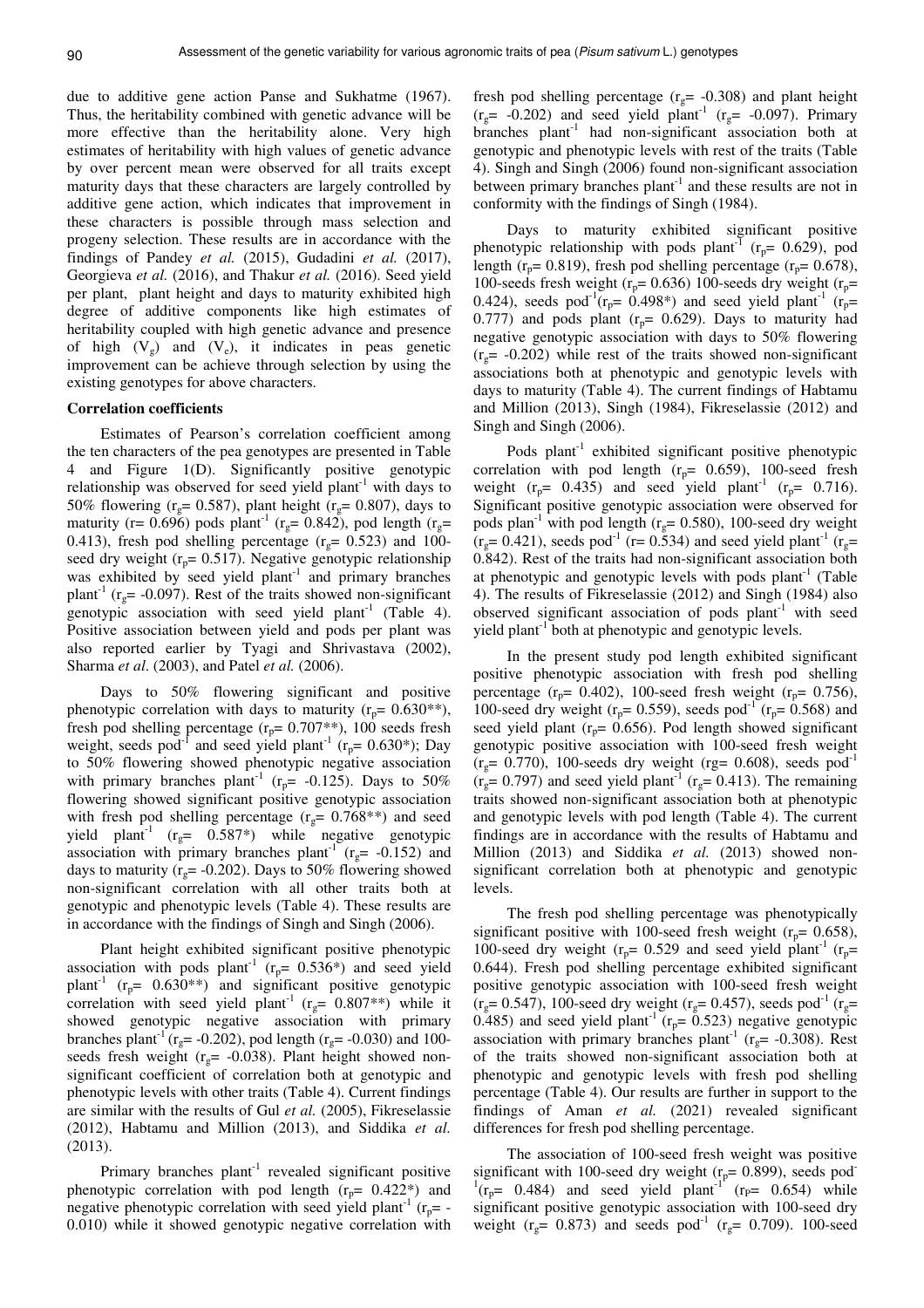fresh weight had negative genotypic association with plant height ( $r_g$ = -0.038). Rest of the traits showed non-significant association both at phenotypic and genotypic levels with 100 seed fresh weight (Table 4). The current study agreed with the results (Aman *et al.,* 2021).

In the present findings 100-seed dry weight exhibited significant positive phenotypic correlation with seeds pod<sup>-1</sup>  $(r_p= 0.484)$  and seed yield plant<sup>-1</sup> ( $r_p= 0.624$ ) and genotypic positive correlation with days to maturity (rg= 0.435), pods plant<sup>-1</sup> (r<sub>o</sub>= 0.421), pod length (r<sub>o</sub>= 0.608), fresh pod shelling percentage ( $r_g$ = 0.457) and 100-seed fresh weight ( $r_g$ = 0.873). Rest of the traits showed non-significant association both at phenotypic and genotypic levels with 100-seed dry weight (Table 4). Similar results of Singh and Singh (2006) and Siddika *et al.* (2013).

In the present conclusions seeds  $pod^{-1}$  exhibited significant phenotypic positive association with seed yield plant<sup>-1</sup> ( $r_p$ = 0.452) and significant genotypic positive correlation with days to maturity,  $(r<sub>g</sub>= 0.677)$ , pods plant<sup>-1</sup>  $(r<sub>g</sub>= 0.534)$ , pod length  $(r<sub>g</sub>= 0.797)$ , fresh pod shelling percentage (rg=  $0.485$ ), 100-seed fresh weight (r=  $0.709$ ) and 100-seed dry weight ( $r<sub>g</sub> = 0.606$ ). Rest of the traits showed non-significant genotypic association with seeds pod<sup>-1</sup> (Table 4). Chaudhary and Sharma (2003), Sureja and Sharma (2004), Choudhary *et al.,* (2004), Singh and Singh (2005), Nawab *et al.* (2008) and Sonali *et al.* (2009) got the same result.

#### **Conclusions**

Significant differences were observed among the pea genotypes for all the studied traits. The genotypes contributing maximum heritability coupled with high genetic advance indicating more genetic influence and lesser environmental influence with considering the analysis of variance of yield contributing characters for find the desirable traits which have active relative contribution to the heritability, genotypic and phenotypic correlation coefficient to aim at developing improved varieties.

#### **Acknowledgement**

The author sincerely thanks College of Agricultural Sciences of International University of Business Agriculture and Technology (IUBAT), Dhaka, Bangladesh is greatly acknowledged for providing the platform, all necessary equipment, and the agricultural field to conduct present research, and also thanks to Prof. Dr. M. Shohidullah Miah, Dean, College of Agricultural Sciences for providing the support.

## **Author's contribution**

Conceptualization of research work and designing of experiments (S Kumar); Execution of field/ lab experiments and data collection (S Kumar, R Islam, M M Rahman and M Chakma); Analysis of data and interpretation (S Kumar, B Ali and W Ahmed); Preparation of manuscript (S Kumar), and revised the whole manuscript (M S Miah). All authors read and approved the final manuscript.

**Table 1 :** Source of diverse genotypes used in the current study

|                             |      | $\circ$   | ◞      |      |                                                                                           |                               |
|-----------------------------|------|-----------|--------|------|-------------------------------------------------------------------------------------------|-------------------------------|
| Genotypes                   | Year | Origin    | Seed   | Leaf | Pedigree                                                                                  | Breeding company              |
| $G1$ (Algera <sup>*</sup> ) | 1989 | CS        | brown  | N    | (Weibuls Parvus $\times$ Violetta) $\times$ Kobald                                        | SELGEN, CZ                    |
| G <sub>2</sub> (Bohatýr)    | 1980 | <b>CS</b> | yellow | N    | (Kralicky Unicum $\times$ Pyram) $\times$ Dick Trom                                       | SELGEN, CZ                    |
| G3 (Zekon)                  | 1999 | CZ        | green  | LS   | $(Sum x LU0040) \times$ Emerald                                                           | SELGEN, CZ                    |
| G <sub>4</sub> (Alan)       | 1993 | <b>CS</b> | yellow | N    | $NDR \times (R27 \times Danielle)$                                                        | ELITA, CZ                     |
| $G5$ (Olivín)               | 1990 | <b>CS</b> | green  | N    | Luzany $15 \times$ Dippes Gelbe Victoria                                                  | Breeding St.Hor. Streda<br>SK |
| G6 (Kamelot)                | 2001 | CZ        | yellow | LS   | $(Sum \times LU0040) \times Emerald$                                                      | <b>SELGEN, CZ</b>             |
| G7 (Primus)                 | 1995 | CZ        | yellow | N    | (Multipod $\times$ Finale) $\times$ 141) $\times$ (Dick Trom $\times$<br>$HP\times Ludik$ | ELITA, CZ                     |
| G8 (Canis)                  | 2000 | <b>SW</b> | yellow | LS   | Bohatyr $\times$ U 51041                                                                  | Svalof Weibull, AB            |
| G9 (Tyrkys)                 | 1984 | <b>CS</b> | green  | N    | Luzansky Krl- $2 \times$ Dick Trom                                                        | SELGEN, CZ                    |
| G10<br>$(Polaris*)$         | 1984 | <b>CS</b> | green  | N    | Rondo $CB \times K$ ocovsky 11                                                            | <b>SELGEN CZ</b>              |

\**Pisum sativum* subsp. *arvense*; CS = Czechoslovakia; CZ = Czech Republic; DN = Denmark; LS = leafless type; N = normal leaf type; SK = Slovakia; SW = Sweden

**Table 2 :** Performance of pea genotypes for yield and yield contributing characters.

| Genotypes             | <b>DTFF</b> | PH     | <b>PBPP</b> | <b>DTM</b> | <b>PPP</b> | っ<br>PL | $FPS\%$ | <b>HSFW</b> | <b>HSDW</b> | <b>SPP</b> | <b>SYPP</b> |
|-----------------------|-------------|--------|-------------|------------|------------|---------|---------|-------------|-------------|------------|-------------|
| G1                    | 52.46       | 68.59  | 2.63        | 143.50     | 21.13      | 6.85    | 47.96   | 24.23       | 14.48       | 4.63       | 25.45       |
| G <sub>2</sub>        | 80.67       | 136.13 | 3.00        | 150.00     | 40.00      | 7.11    | 58.60   | 28.97       | 16.32       | 5.00       | 48.22       |
| G <sub>3</sub>        | 92.17       | 85.56  | 3.25        | 142.00     | 24.25      | 6.74    | 65.23   | 32.58       | 14.89       | 5.25       | 28.66       |
| G4                    | 63.92       | 63.25  | 3.13        | 138.25     | 26.38      | 6.87    | 63.39   | 30.98       | 15.50       | 5.25       | 23.64       |
| G <sub>5</sub>        | 71.21       | 64.38  | 3.75        | 149.63     | 31.50      | 7.57    | 53.36   | 33.04       | 16.81       | 5.00       | 24.59       |
| G6                    | 50.38       | 67.38  | 3.50        | 122.00     | 24.75      | 7.08    | 44.31   | 30.51       | 14.97       | 4.38       | 15.07       |
| G7                    | 61.92       | 77.13  | 3.88        | 135.00     | 30.88      | 7.68    | 45.52   | 28.71       | 13.79       | 5.63       | 24.94       |
| G8                    | 71.67       | 81.88  | 4.00        | 180.25     | 37.00      | 8.84    | 63.16   | 41.25       | 17.82       | 4.13       | 46.23       |
| G <sub>9</sub>        | 73.11       | 86.88  | 3.63        | 147.50     | 33.50      | 7.96    | 59.96   | 44.81       | 21.30       | 6.13       | 38.71       |
| G10                   | 51.83       | 87.50  | 3.63        | 122.50     | 29.25      | 7.16    | 42.39   | 30.05       | 16.40       | 5.25       | 25.91       |
| Mean                  | 66.93       | 81.87  | 3.44        | 143.06     | 29.86      | 7.38    | 54.39   | 32.51       | 16.23       | 5.06       | 30.14       |
| LSD <sub>(0.05)</sub> | 2.26        | 9.05   | 0.86        | 5.25       | 9.01       | 0.26    | 6.09    | 3.26        | 0.99        | 0.94       | 3.30        |

DTFF= Days to 50% flowering, PH= Plant height (cm), PBPP= Primary branches plant<sup>-1</sup>, DTM= Days to maturity, PPP= Pods plant<sup>-1</sup>, PL= Pod length (cm), FPS%= Fresh pod shelling percentage, HSFW= 100-seed fresh weight (gm), HSDW= 100-seed dry weight (gm), SPP= Seeds pod<sup>-1</sup> and SYPP= Seed yield plant<sup>-1</sup> (gm)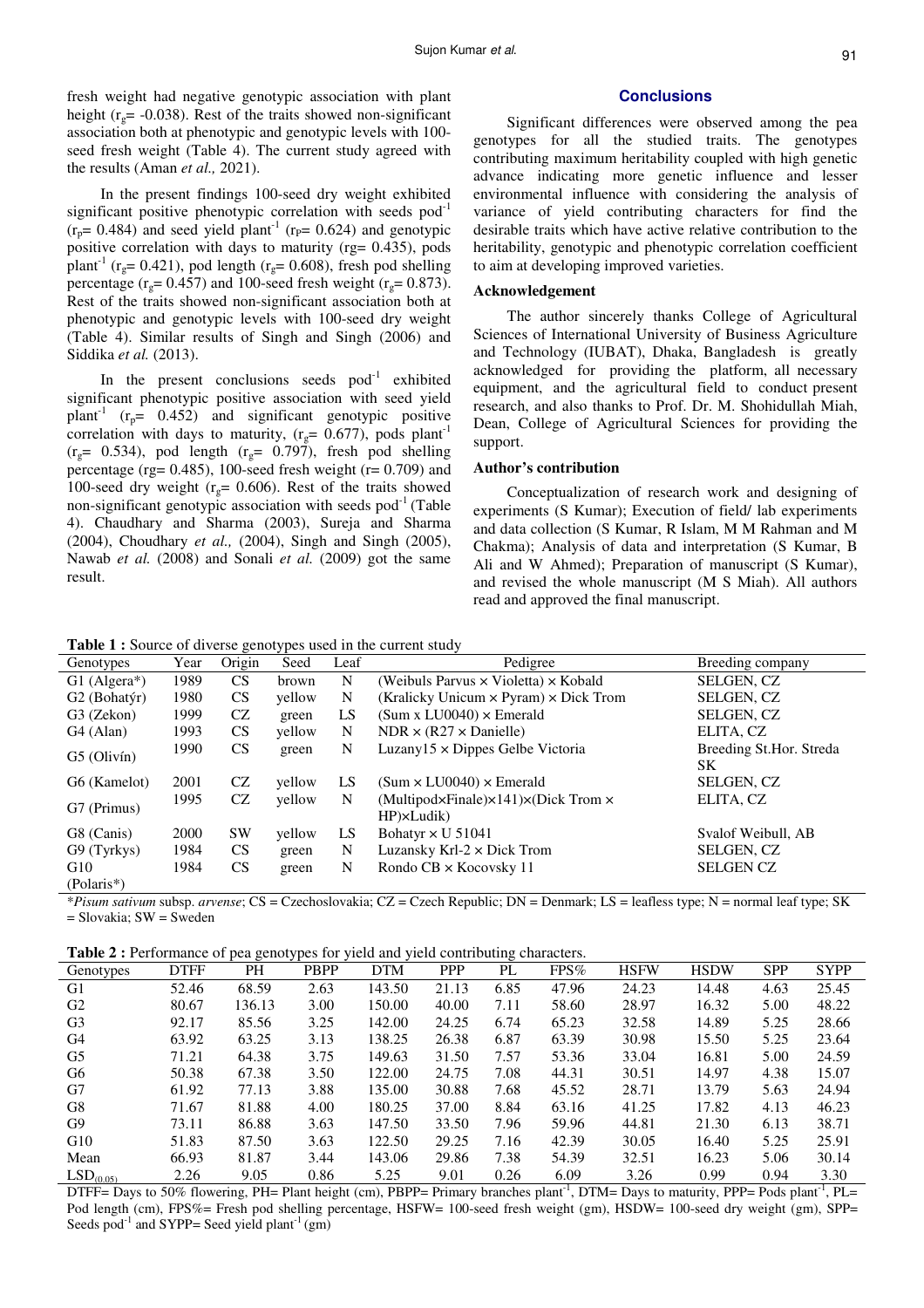|             | $\circ$<br><b>JF</b> |            |         |           |                         |                  |              |                 |
|-------------|----------------------|------------|---------|-----------|-------------------------|------------------|--------------|-----------------|
| Parameters  | Replication          | Genotypes  | Error   | <b>CV</b> | Genotypic               | Environmental    | Heritability | Genetic         |
|             | $DF=2$               | $DF=9$     | $DF=29$ |           | variance $(V_{\alpha})$ | variance $(V_e)$ | $h^{2}$ (bs) | advance $(\% )$ |
| <b>DTFF</b> | 1.24                 | 550.06**   | 1.75    | 1.98      | 182.77                  | 1.75             | 0.99         | 35.38           |
| PH          | 1.19                 | 1539.89**  | 27.87   | 6.44      | 504.01                  | 27.87            | 0.95         | 46.88           |
| <b>PBPP</b> | 0.20                 | $1.36**$   | 0.25    | 14.38     | 0.37                    | 0.25             | 0.59         | 23.35           |
| <b>DTM</b>  | 0.69                 | 848.09**   | 9.39    | 2.14      | 279.57                  | 9.39             | 0.97         | 20.20           |
| <b>PPP</b>  | 16.48                | $107.03**$ | 27.59   | 18.11     | 26.48                   | 27.59            | 0.49         | 21.85           |
| PL          | 0.02                 | $1.35**$   | 0.02    | 2.08      | 0.44                    | 0.02             | 0.95         | 15.37           |
| $FPS\%$     | 10.00                | 180.72**   | 12.64   | 6.45      | 56.03                   | 12.64            | 0.82         | 21.58           |
| <b>HSFW</b> | 0.44                 | $103.34**$ | 3.62    | 5.83      | 33.24                   | 3.62             | 0.90         | 29.52           |
| <b>HSDW</b> | 0.04                 | $14.36**$  | 0.33    | 3.57      | 4.67                    | 0.33             | 0.93         | 22.68           |
| <b>SPP</b>  | 1.28                 | $0.85*$    | 0.31    | 10.11     | 0.18                    | 0.31             | 0.37         | 8.36            |
| <b>SYPP</b> | 12.16                | 361.12**   | 3.72    | 6.37      | 119.13                  | 3.72             | 0.97         | 62.47           |
|             |                      |            |         |           |                         |                  |              |                 |

Table 3 : Analysis of variance (mean sum of squares) and Genetic variability components of eleven important characters in respect of ten pea genotypes.

DTFF= Days to 50% flowering, PH= Plant height (cm), PBPP= Primary branches plant<sup>-1</sup>, DTM= Days to maturity, PPP= Pods plant<sup>-1</sup>, PL= Pod length (cm), FPS%= Fresh pod shelling percentage, HSFW= 100-seed fresh weight (gm), HSDW= 100-seed dry weight (gm), SPP= Seeds pod<sup>-1</sup> and SYPP= Seed yield plant<sup>-1</sup> (gm)

**Table 4 :** Phenotypic (above diagonal) and genotypic (below diagonal) Pearson's correlation coefficients between different traits in pea genotypes.

|             | <b>DTFF</b>    | PH             | <b>PBPP</b>    | <b>DTM</b> | <b>PPP</b> | PL             | $FPS\%$        | <b>HSFW</b>    | <b>HSDW</b> | <b>SPP</b> | <b>SYPP</b>    |
|-------------|----------------|----------------|----------------|------------|------------|----------------|----------------|----------------|-------------|------------|----------------|
| <b>DTFF</b> | $\blacksquare$ | 0.297          | $-0.125$       | $0.630**$  | 0.355      | 0.333          | $0.707**$      | $0.438*$       | 0.355       | $0.395*$   | $0.630**$      |
| PH.         | $0.449*$       | $\blacksquare$ | $-0.187$       | 0.169      | $0.536**$  | 0.066          | 0.146          | 0.090          | 0.187       | 0.151      | $0.637**$      |
| <b>PBPP</b> | $-0.152$       | $-0.202$       | $\blacksquare$ | 0.029      | 0.275      | $0.422*$       | $-0.220$       | 0.204          | 0.188       | 0.061      | $-0.010$       |
| <b>DTM</b>  | $-0.202$       | 0.210          | 0.074          | ۰.         | $0.629**$  | $0.819**$      | $0.678**$      | $0.636**$      | $0.424*$    | $0.498*$   | $0.777**$      |
| <b>PPP</b>  | $0.434*$       | $0.717**$      | 0.332          | $0.590*$   | $\sim$     | $0.659**$      | 0.371          | $0.435*$       | 0.350       | 0.344      | $0.716**$      |
| PL          | 0.123          | $-0.030$       | $0.611**$      | $0.703**$  | $0.580**$  | $\blacksquare$ | $0.402*$       | $0.756**$      | $0.559*$    | $0.568*$   | $0.656**$      |
| $FPS\%$     | $0.768**$      | 0.180          | $-0.308$       | $0.604**$  | 0.291      | 0.209          | $\blacksquare$ | $0.658**$      | $0.529*$    | 0.364      | $0.644*$       |
| <b>HSFW</b> | 0.343          | $-0.038$       | 0.397          | $0.526*$   | 0.369      | $0.770**$      | $0.547**$      | $\blacksquare$ | $0.899**$   | $0.484*$   | $0.654**$      |
| <b>HSDW</b> | 0.266          | 0.147          | 0.341          | $0.435*$   | $0.421*$   | $0.608**$      | $0.457*$       | $0.873**$      | ۰.          | $0.411*$   | $0.624*$       |
| <b>SPP</b>  | 0.382          | 0.072          | 0.217          | $0.677**$  | $0.534*$   | $0.797**$      | $0.485*$       | $0.709**$      | $0.606**$   | ۰          | $0.452*$       |
| <b>SYPP</b> | $0.587*$       | $0.807**$      | $-0.097$       | $0.696**$  | $0.842**$  | $0.413*$       | $0.523*$       | 0.381          | $0.517*$    | $0.551*$   | $\blacksquare$ |

\*, \*\* = significant at 5% and 1% probability level, respectively

Correlation coefficients.

DTFF= Days to 50% flowering,  $PH=$  Plant height (cm), PBPP= Primary branches plant<sup>-1</sup>, DTM= Days to maturity, PPP= Pods plant<sup>-1</sup>, PL= Pod length (cm), FPS%= Fresh pod shelling percentage, HSFW= 100-seed fresh weight (gm), HSDW= 100-seed dry weight (gm), SPP= Seeds pod<sup>-1</sup> and SYPP= Seed yield plant<sup>-1</sup> (gm)

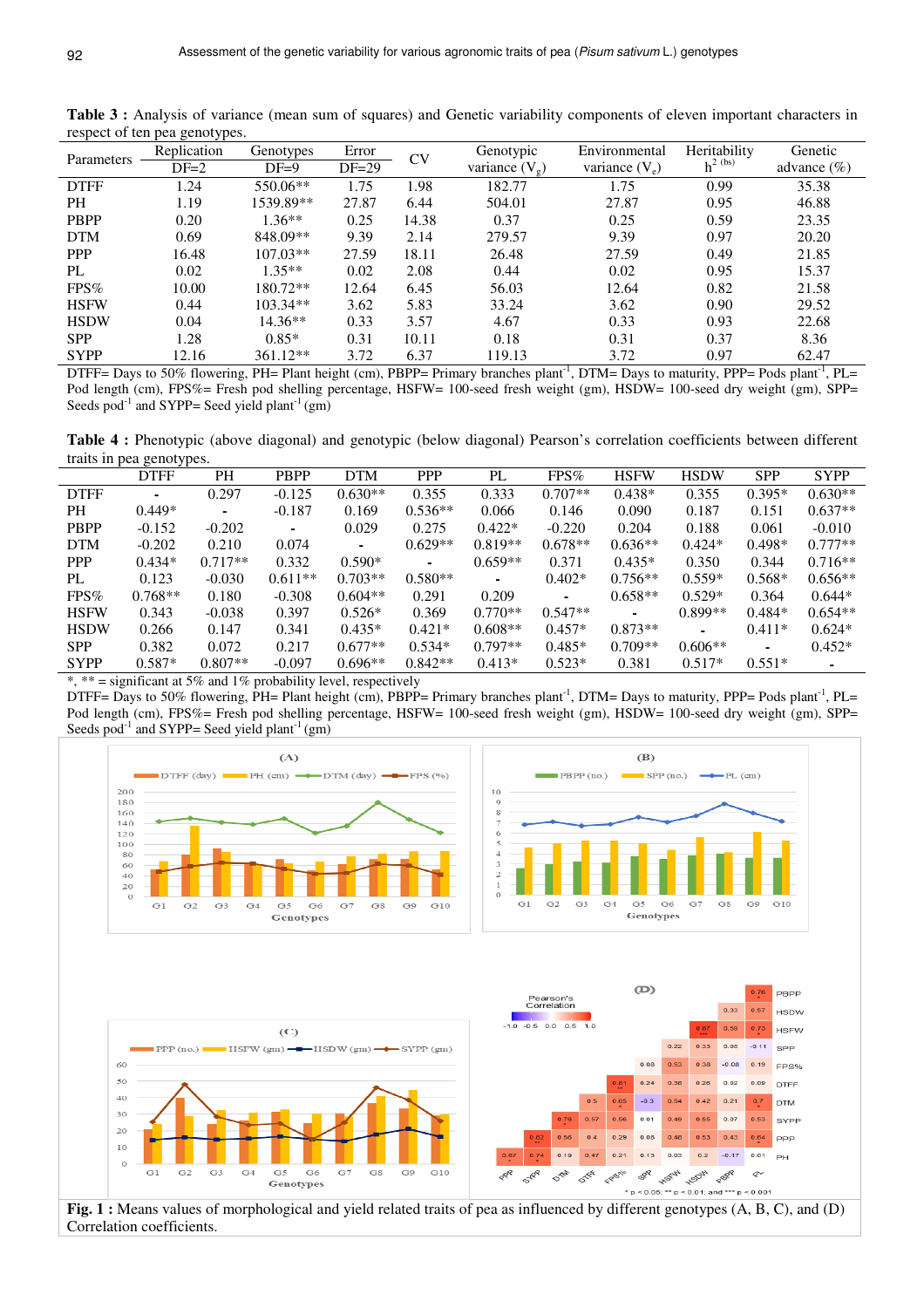# **References**

- Abdou, A.B.A; Mohamed, M.F. and Kandeel, N.M. (1999). Breeding implications on cultivar-selection in garden pea (*Pisum sativum* L.) towards enhancing earliness and pod-yield. *Assiut Journal of Agricultural Science*, 30(3): 117-132.
- Ahmad, H.; Rauf, B.S.; Rafiq, C.M.; Mohsin, A.U. and Iqbal, A. (2014). Estimation of genetic variability in pea (*Pisum sativum* L.). *J. Glob. Innov. Agric. Soc. Sci.,* 2(2): 62-64.
- Aman, F.; Ara, N. and Shah, S.M.A. (2021). Genetic Diversity Among Pea (*Pisum sativum* L.) Genotypes for Maturity and Yield Traits. *Sarhad Journal of Agriculture*, 37(2): 386-397.
- Amna, I.; Aslam, H.M.U.; Muhammad, A.; Luqman, A.; Safdar, A.; Khan, N.A. and Khalid, N. (2020). Screening of resistant germplasm against powdery mildew of pea and its management through nutrients and plant activators. *Asian Journal of Agriculture and Biology*, 8(1): 85-91.
- Anonymous (2020). Agriculture Information Service (AIS), Department of Agricultural Extension. Ministry of Agriculture. Government of the People's Republic of Bangladesh.
- Azam, M.G.; Iqbal, M.S.; Hossain, M.A.; Hossain, J. and Hossain, M.F. (2020). Evaluation of Fieldpea (*Pisum sativum* L.) Genotypes based on Genetic Variation and association among Yield and Yield Related Traits under High Ganges River Floodplain. *Int J Plant Biol Res*, 8(2): 1120.
- Barcchiya, J.; Naidu, A.K.; Mehta, A.K. and Upadhyay, A. (2018). Genetic variability, heritability and genetic advance for yield and yield components in pea (*Pisum sativum* L.). *Int J Chem Stud.*, 6: 3324-3327.
- Bashir, I.; Ishtiaq, S.; Fiaz, S. and Sajjad, M. (2014). Association of yield attributing traits in pea (*Pisum sativum* L.) Germplasm. *Univ Agric.* FAISALABAD.
- Bhardwaj, R.K. and Kohli, U.K. (1999). Association and path analysis in garden pea (*Pisum sativum* L.). *Horticulture Journal*, 12(2): 61-65
- Bozoglu, H.; Peksen, E.; Peksen, A. and Gulumser, A. (2007). Determination of the yield performance and harvesting periods of fifteen pea (*Pisum sativum* L.) cultivars sown in autumn and spring. *Pak J Bot.*, 39: 2017-2025.
- Burton, G.W. (1952). Quantitative inheritance in grasses. Proceedings of  $6<sup>th</sup>$  International Grassland Congress, 1: 277-283.
- Chakraborty, M. and Haque, M.F. (2000). Genetic variability and component analysis in lentil (*Lens culinaris* Medik). *Journal of Research, Birsa Agricultural University*, 12(2): 199-204.
- Chaudhary, D.K. and Sharma, R.R. (2003). Genetic variability, correlation and path analysis for green pod yield and its components in garden pea. *Indian J. Hort.,* 60: 251-256.
- Choudhary, D.K.; Sharma, R.R. and Sureja, A.K. (2004). Correlation and path analysis studies across the generations in garden pea. *Indian J. Hortic.,* 61: 163- 167.
- Dewey, D.R. and Lu, K.H. (1959). A correlation and path coefficient analysis of components of crested wheat grass seed production. *Agronomy Journal*, 51: 515- 518.
- FAOSTAT (2012). Statistical Database of the Food and Agriculture of the United Nations. http://www.fao.org.
- FAOSTAT (2018). Food and Agriculture Organization of the United Nation.
- Fikreselassie, M. (2012).Variability, heritability and association of some morpho-agronomic traits in field pea (*Pisum sativum* L.) genotypes. *Pak. J. Biol. Sci.*, 15(8): 358-366.
- Georgieva, N.; Nikolova, I. and Kosev, V. (2016). Evaluation of genetic divergence and heritability in pea (*Pisum sativum* L.). *J. Biosci. Biotechnol.,* 5(1): 61-67.
- Gritton, E.T.K. (1986). Pea breeding. In: Bassett MJ (Ed) Breeding Vegetable Crops, *AVI Publishing Co.,* Westport, USA, pp. 283-319
- Gudadinni, P.; Bahadur, V.; Ligade, P.; Topno, S.E. and Prasad, V.M. (2017). Study on genetic variability, heritability and genetic advance in garden pea (*Pisum sativum* var. hortense L.). *Int J Curr Microbiol Appl Sci.,* 8: 2384-2391.
- Gul, I.; Sumerli, M.; Bicer, B.T. and Yilmaz, Y. (2005). Heritability and correlation studies in pea (*Pisum arvense* L.) lines. *Asian. J. Pl. Sci.,* 4(2): 154-158.
- Habtamu, S. and Million, F. (2013). Multivariate analysis of some Ethiopian field pea (*Pisum sativum* L.) genotypes. *Int. J. Gen. Biol.*, 5(6): 78-87.
- Hanson, C.H.; Robinson, H.P. and Comstock, R.E. (1956). Biometrical studies of yield in segregating populations of Korean Lespedeza. *Agronomy Journal*, 48: 268- 272.
- Hussain, S.A. and Hussain, M. (2005). Performance and economic evaluation of pea varieties at two altitudes in Kaghan valley [Pakistan]. *Sarhad Journal of Agriculture* (Pakistan).
- Iqbal, M.; Nadeem, K.; Chisti, S.A. and Najeebullah, M. (2015). Association pattern among yield and its related attributes in peas (*Pisum sativum* L.). *J Agric Res.*, 53: 173-177.
- Ishtiaq, F. (1996). On Vector Quantization and Its Application to the Encoding of the Anchor Frame. Northwestern University.
- Javaid, A.; Ghafoorm, A. and Anwar, R. (2002). Evaluation of local and exotic pea (*Pisum sativum* L.) germplasm for vegetable and dry grain traits. *Pak. J. Bot.,* 34(4): 419-427.
- Johnson, H.W.; Robinson, H.F. and Comstock, R.E. (1955). Estimation of genetic and environmental variability in soybeans. *Agronomy Journal*, 47: 314-318.
- Katoch, V.; Singh, P.; Devi, M.B.; Sharma, A.; Sharma, G.D.; Sharma, J.K. (2016). Study of genetic variability, character association, path analysis and selection parameters for heterotic recombinant inbred lines of garden peas (*Pisum sativum* var. Hortense L.) under mid-hill conditions of Himachal Pradesh, India. *Legum Res Int J.*, 39: 163-169.
- Kumar, M.; Jeberson, M.S.; Singh, N.B.; Sharma, R. and Patel, R.S. (2019). Analysis of trait association and principal component of variability in field pea (*Pisum sativum* L.) genotypes. *Pharma Inn. J.,* 7(8): 437-441.
- Kumar, R.; Kumar, M.; Dogra, R.K. and Bharat, N.K. (2015). Variability and character association studies in garden pea (*Pisum sativum* var. hortense L.) during winter season at mid hills of Himachal Pradesh. *Legum Res Int J.,* 38: 164-168.
- Kumar, R.; Kumar, M.; Dogra, R.K. and Bharat, N.K. (2015). Variability and character association studies in